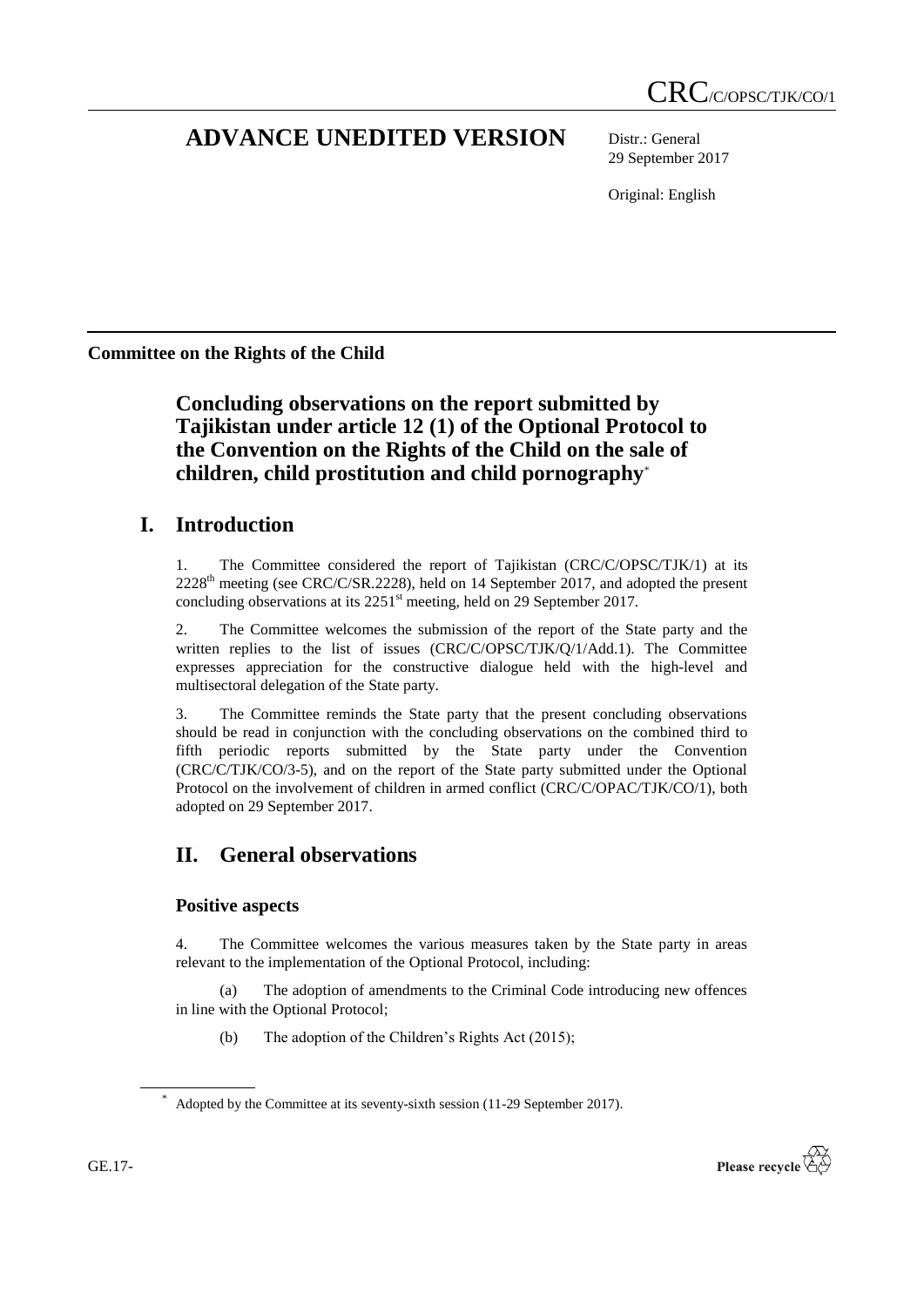(c) The adoption of the Human Trafficking and Assistance for Trafficking Victims Act (2014);

(d) The ratification of the Agreement on Cooperation between the Ministries of Internal Affairs (Police) of the States of the Commonwealth of Independent States in Combatting Trafficking in Persons (2010);

(e) The International Labour Organization's Convention 182 on the Worst Forms of Child Labour, in June 2005;

(f) The entering into an international assistance and cooperation agreement with the International Organization for Migration to, among others, counter trafficking.

5. The Committee further notes with appreciation the progress achieved in the creation of institutions and the adoption of national plans and programmes that facilitate the implementation of the Optional Protocol, including the establishment of the Commissioner for Children's Rights in 2016 and the National Plan to Combat Trafficking in Persons in Tajikistan 2016-2018.

## **III. Data**

#### **Data collection**

6. The Committee is concerned about the insufficient steps taken to establish a systematic mechanism of data collection, analysis and monitoring of all areas covered by the Optional Protocol.

7. **The Committee recommends that the State party develop and implement a comprehensive, coordinated and effective system of data collection, analysis, monitoring and impact assessment on all areas covered by the Optional Protocol. The data should be disaggregated, inter alia, by sex, age, nationality and ethnic origin, region and socioeconomic status, with particular attention to children who are at risk of becoming victims of crimes under the Optional Protocol. Data should also be collected on the number of prosecutions and convictions, disaggregated by the nature of the offence and utilized for policy decisions, impact assessments and the monitoring of progress on the implementation of the Optional Protocol. In this regard, the Committee recommends that the State party seek technical support from, inter alia, UNICEF.**

## **IV. General measures of implementation**

#### **Legislation**

8. The Committee welcomes the legislative developments in the State party as mentioned in paragraph 4 above. The Committee is, however, concerned that the legislation of the State party does not cover all elements of offences under articles 2 and 3 of the Optional Protocol, including the sale of children- a concept that is similar, but not identical, to trafficking in children- and, in particular, the sale of children for transfer of organs; procuring child prostitution and possessing child pornography.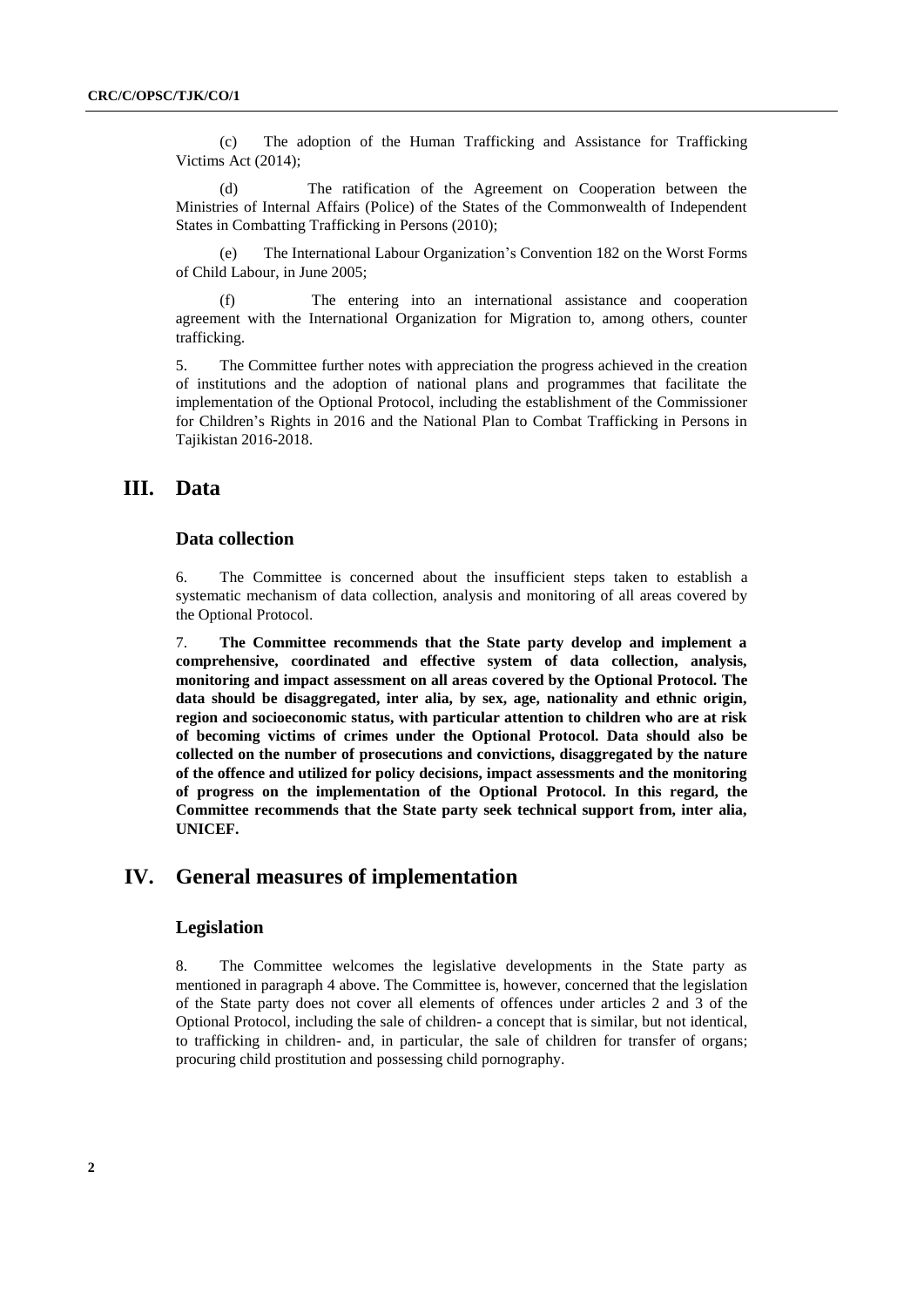9. **The Committee recommends that the State party ensure that all offences under the Optional Protocol are fully covered under its criminal law, including all forms of sale of children, child prostitution and child pornography.** 

#### **Comprehensive policy and strategy**

10. The Committee is concerned that the State party has not developed a comprehensive policy and strategy on the rights of the child under the Optional Protocol.

11. **The Committee recommends that the State party develop a comprehensive policy and strategy on the rights of the child, encompassing all children and all issues covered under the Optional Protocol, allocate suitable human and financial resources for its implementation and, in doing so, take into account the outcome documents adopted at the World Congresses against Commercial Sexual Exploitation of Children.**

#### **Coordination and evaluation**

12. The Committee notes with appreciation the involvement of many entities in the implementation of the Optional Protocol, working within their fields of competence. The Committee is concerned, however, about the lack of information about the entity in charge of coordinating the implementation of the Optional Protocol.

13. **With reference to paragraph 7 of its concluding observations under the Convention, the Committee recommends that the State party ensure better coordination among the various ministries, agencies and committees working on developing and implementing child rights policies relevant to the Optional Protocol.**

#### **Dissemination, awareness-raising and training**

14. The Committee notes that law enforcement officials carry out awareness raising activities on the prohibition and negative consequences of child marriages. However, the Committee regrets the limited dissemination, awareness-raising and training activities on the Optional Protocol.

15. **The Committee recommends that the State party develop and implement awareness-raising programmes, campaigns, dissemination and training activities to ensure that the provisions of the Optional Protocol are widely known by the general public, in particular, parents and children, government officials and professionals working with and for children.**

#### **Allocation of resources**

16. The Committee is concerned about the absence of information regarding the resources allocated to implement the Optional Protocol.

17. **The Committee recommends that the State party identify budget lines for the implementation of the Optional Protocol, ensuring the allocation of adequate resources, and present information in this regard in its next periodic report to the Committee.**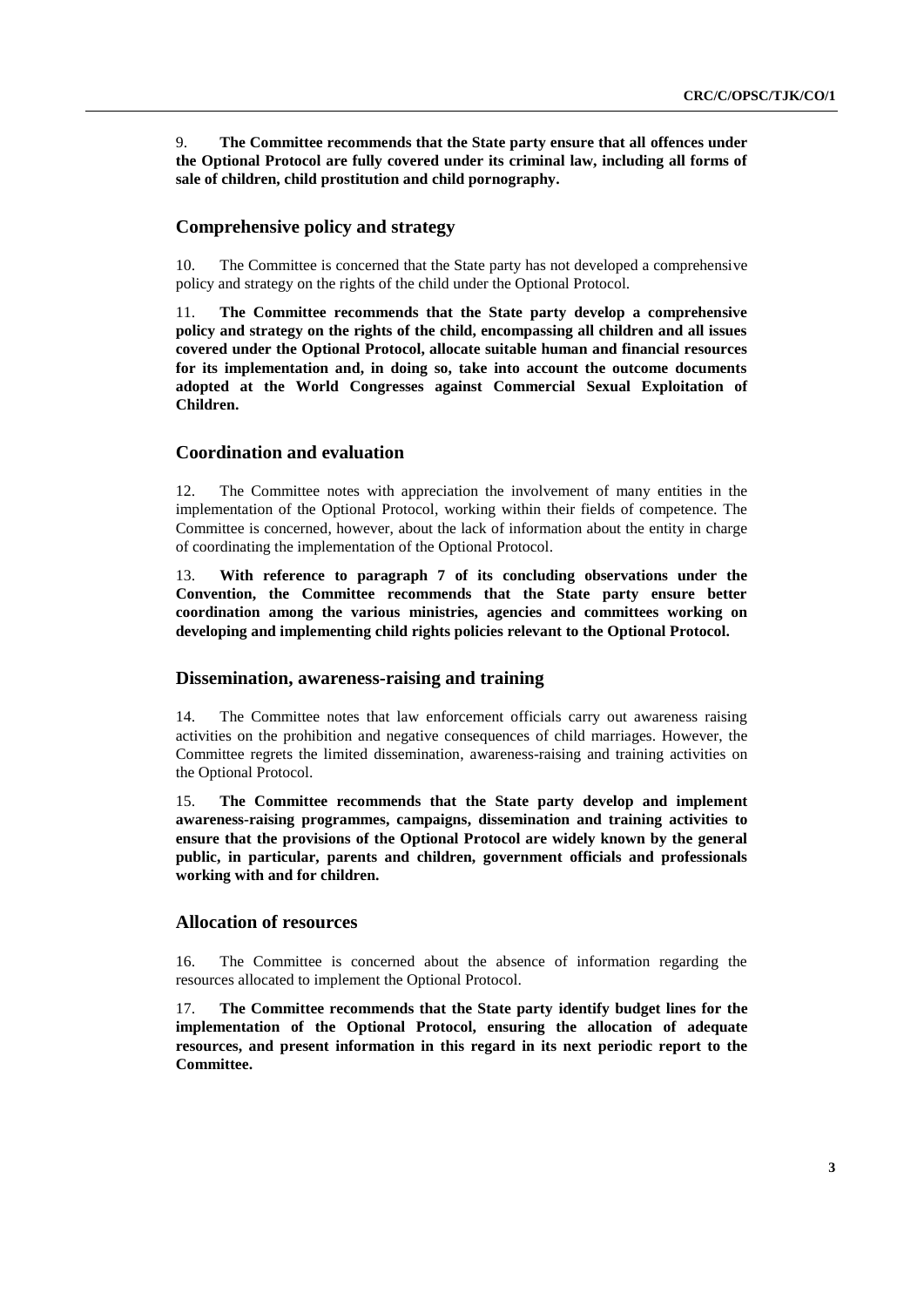## **V. Prevention of the sale of children, child prostitution and child pornography ((art. 9 (1) and (2))**

#### **Measures adopted to prevent offences prohibited under the Protocol**

18. The Committee is seriously concerned about the insufficient measures carried out by the State party to prevent that children fall victim to offences prohibited under the Optional Protocol. In particular, the Committee is concerned that:

(a) The State party lacks sufficient programmes that specifically target children in vulnerable and marginalized situations;

(b) There are insufficient mechanisms in place to identify and monitor children at risk of becoming victims to the offences under the Optional Protocol;

There is insufficient information on the scale of the sale of children, the exploitation of children in prostitution and pornography, in the State party;

(d) There are allegations of the transport of victims across borders that are not investigated due to corruption;

(e) Measures to identify and address the root causes and incidence of offences under the Optional Protocol remain limited.

19. **The Committee urges the State party to adopt a consistent human rights based approach for all activities conducted to prevent the occurrence and reoccurrence of offences prohibited under the Optional Protocol and recommends that the State party:** 

**(a) Adopt comprehensive and targeted protection and prevention measures programmes for those children at risk of falling victim to offences under the Optional Protocol, including children living in poverty, children engaged in child labour, child victims of prostitution, child spouses and children living in street situations;**

**(b) Strengthen its efforts to identify, report and support children who are at risk of becoming victims, or are victims, of offences under the Optional Protocol;** 

**(c) Carry out research on the nature and scale of the sale of children, and the exploitation of children in prostitution and pornography;** 

**(d) Adopt the necessary measures to prevent and combat corruption in cases related to offences under the Optional Protocol;** 

**(e) Intensify measures to identify, analyse, and effectively address the root causes of offences under the Optional Protocol.** 

#### **Forced labour**

20. The Committee is concerned by the limited information on measures adopted by the State party to eliminate child forced labour, particularly in the annual cotton harvest.

21. **The Committee recommends that the State party adopt appropriate measures to prevent the sale of children for the purpose of child forced labour, particularly in the agriculture sector, and that it effectively enforce the legal framework prohibiting forced labour.**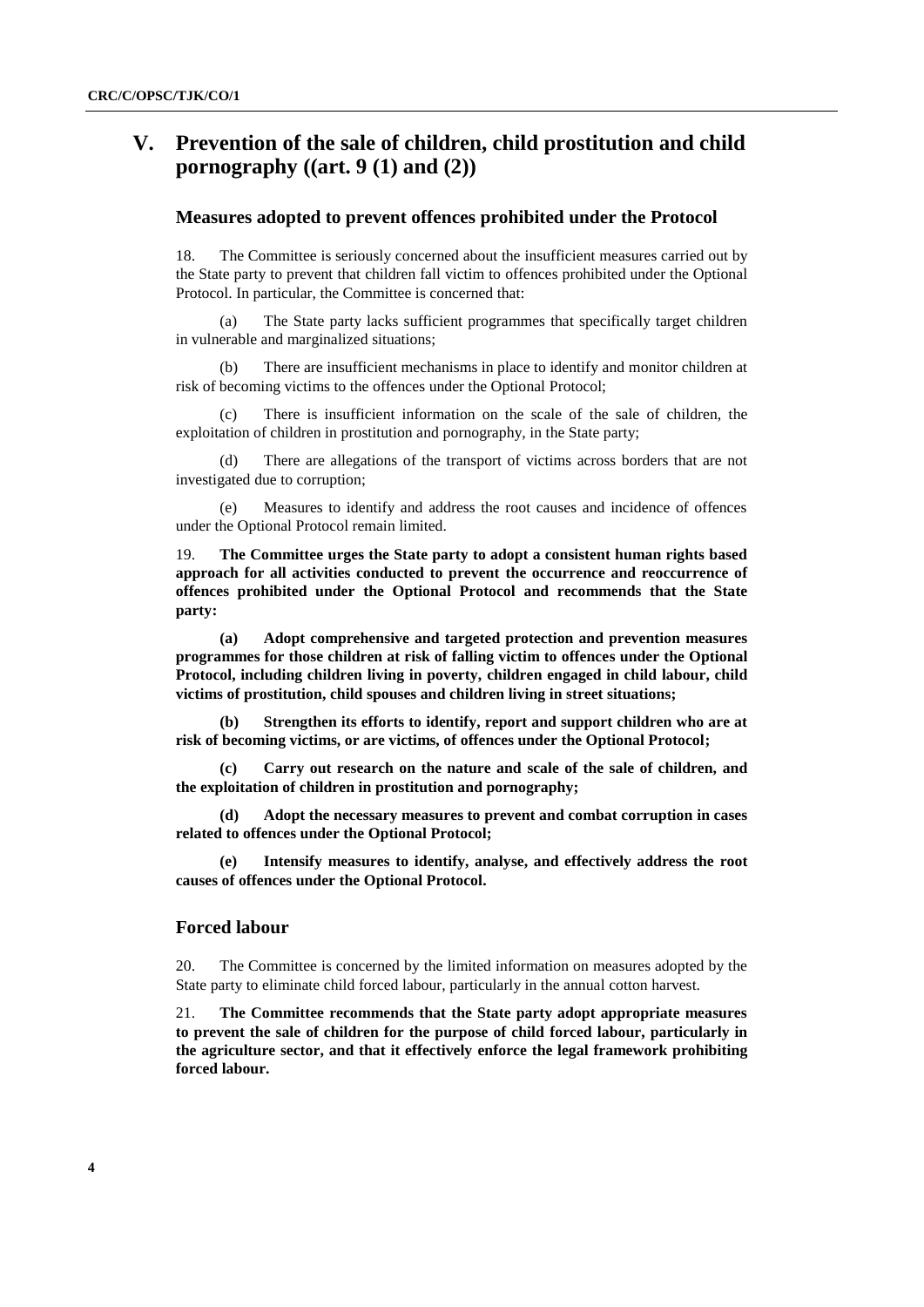### **Measures to prevent and address online child sexual exploitation and abuse**

22. The Committee notes that there are two entities in the State party responsible for addressing cybercrime. The Committee is concerned, however, by the paucity of information provided by the State party on the measures to prevent and address online child sexual exploitation and abuse, including the lack of information on awareness-raising programmes for children on a responsible use of information and communications technologies and child sexual exploitation.

23. **The Committee recommends that the State party adopt the necessary legal and other measures to prevent and address online child sexual exploitation and abuse. It calls on the State party to ensure that it supports a strategy of increased awarenessraising and education of children on a responsible use of information and communications technologies and child sexual exploitation over punishment.**

#### **Programmes targeting particular groups**

24. The Committee regrets the insufficient information provided by the State party on efforts undertaken to prevent that children become victims of offences under the Optional Protocol, particularly children in vulnerable situations, including Roma children (Mughat and Lyuli), as well as refugee children. The Committee is further concerned that child victims of prostitution appear to be viewed as offenders in the State party rather than victims, and are not targeted for prevention efforts.

25. **The Committee recommends that the State party adopt all the measures necessary to prevent and protect all groups of children in a vulnerable situation, including Roma children, migrant and refugee children from becoming potential victims of the offences under the Optional Protocol. The Committee also recommends that the State party adopt the necessary legal and other measures to avoid the criminalization of children.** 

## **VI. Prohibition of the sale of children, child pornography and child prostitution and related matters (arts. 3, 4 (2) and (3) and 5-7)**

#### **Existing criminal or penal laws and regulations**

26. The Committee notes the provisions in the Criminal Code relevant to the Optional Protocol, but is concerned that the State party's legislation focuses overwhelmingly on trafficking of persons, including children, for sexual purposes, while some other offences of sale of children as defined in articles 2 and 3 of the Optional Protocol remain insufficiently addressed. The Committee is also concerned that the criminal law in the State party does not define and criminalize all forms of child pornography, including possession.

27. **The Committee recommends that the State party define and criminalize the sale of children, in conformity with articles 2 and 3 of the Optional Protocol, and that it not limit the definition to cases of trafficking in children. In particular, the State party should explicitly define and criminalize:**

- **(a) The sale of children through illegal adoption;**
- **(b) The transfer of organs of a child for profit;**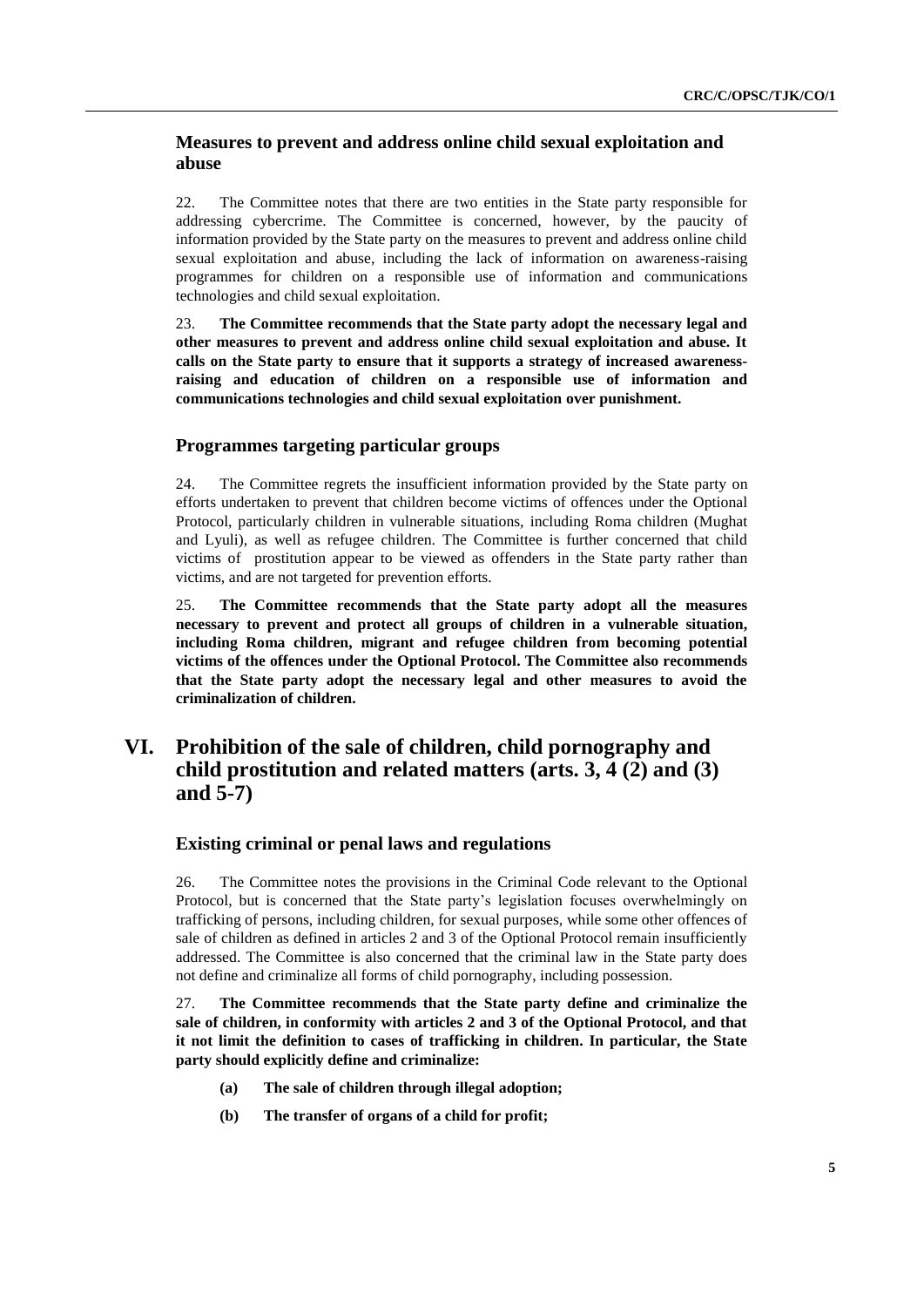**(c) Forced labour by children as a form of the sale of children;**

**(d) Distributing, importing, exporting, offering, selling, possessing or knowingly accessing/viewing child pornography including virtual child pornography, suggestive representations of children which do not necessarily depict children engaged in explicit sexual activity.** 

#### **Impunity**

28. The Committee is concerned about the lack of information regarding the number of cases that are investigated and the number of perpetrators who are prosecuted and sentenced.

29. **The Committee recommends that the State party take all necessary measures to ensure that all cases of sale of children, child prostitution and child pornography are investigated effectively and that perpetrators, including officials complicit in offences under the Optional Protocol, are prosecuted and punished with appropriate sanctions commensurate with the gravity of their crimes.** 

#### **Extraterritorial jurisdiction and extradition**

30. The Committee regrets that national legislation on extraterritorial jurisdiction does not cover all the offences under the Optional Protocol and that extradition is subject to the principle of double criminality.

31. **The Committee recommends that the State party take all necessary measures to ensure that its national legislation enables it to establish and exercise extraterritorial jurisdiction and to include in its extradition treaties the offences under the Optional Protocol and encourages the State party to take steps to ensure that a dual criminality requirement is not used in cases of extradition for offences covered by the Optional Protocol party to. The Committee encourages the State party to consider the Optional Protocol as the basis for extradition in the absence of a treaty or an agreement.** 

## **VII. Protection of the rights of child victims (arts. 8 and 9 (3) and (4))**

### **Measures adopted to protect the rights and interests of child victims of offences prohibited under the Optional Protocol**

32. The Committee notes the efforts of the State party, but is concerned that:

(a) Existing measures for protecting the rights and interests of child victims of offences under the Optional Protocol tend to be limited to trafficking, and are thus insufficient;

(b) Law enforcement, border and immigration authorities do not have specific procedures to systematically identify child victims at borders or any other location and provide them with adequate services, particularly referral and protection;

(c) Information on compensation and any other remedies for child victims of offences under the Optional Protocol are insufficient;

(d) Child victims of prostitution may be arrested and prosecuted under the Criminal Code;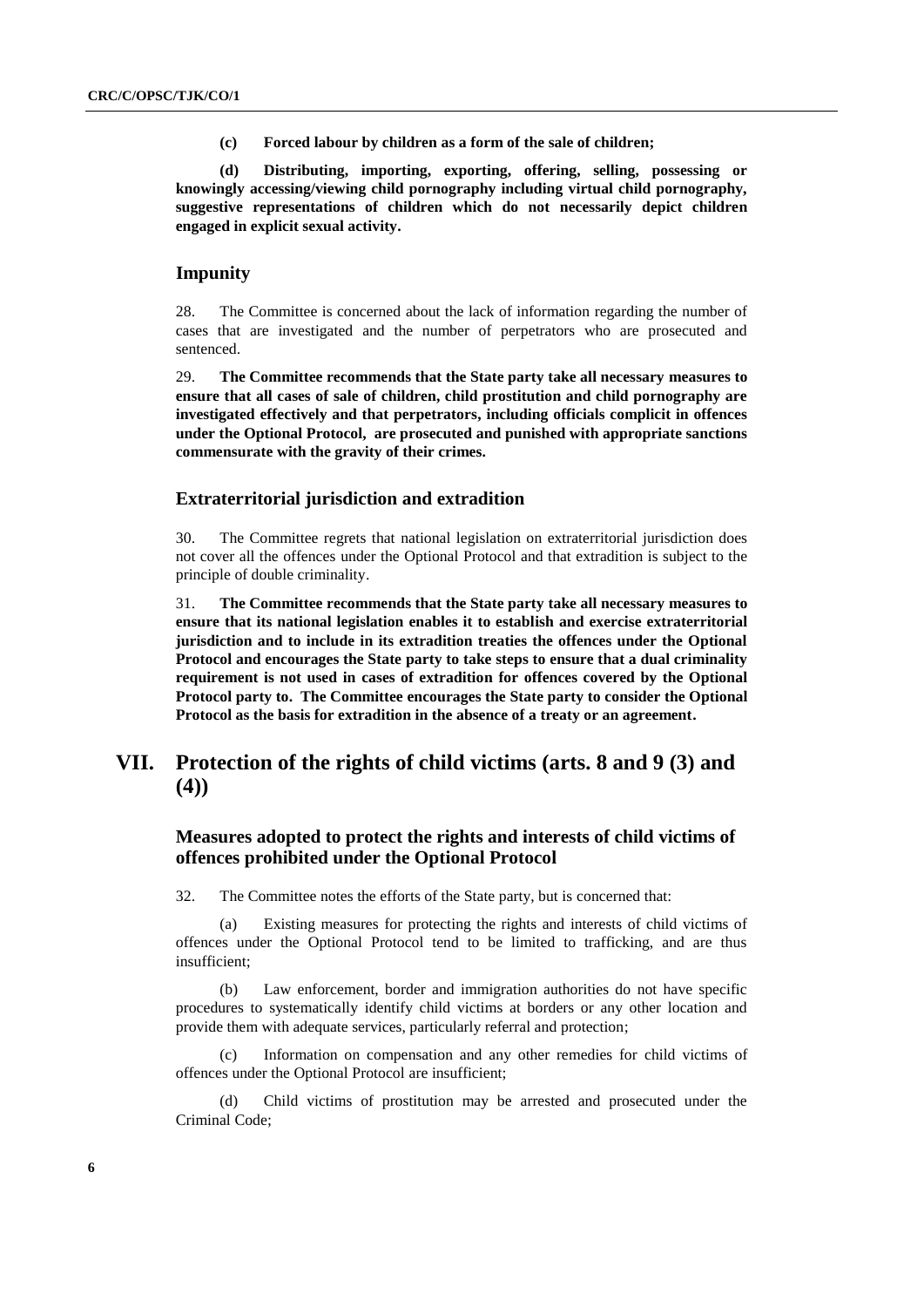(e) Child victims of offences under the Optional Protocol are not *de facto* capable of seeking compensation for acts committed against them owing to limited support, despite the *de jure* existence of provisions for such compensation.

33. **In the light of article 9, paragraph 3, of the Optional Protocol, the Committee recommends that the State party strengthen the measures to protect the rights and interests of child victims of all offences under the Optional Protocol and, in particular:** 

**(a) Establish mechanisms and procedures for the early identification of child victims, including unaccompanied children, of offences under the Optional Protocol and ensure that the personnel responsible for such identification, including immigration officials, judges, prosecutors, the police, social workers, medical staff and other professionals working with child victims, are trained in children's rights, child protection and child-friendly interviewing skills;**

**(b) Ensure that children who are victims of offences under the Optional Protocol are not subject to treatment or sanctions for offences related to their situation and are given appropriate support;**

**(c) Guarantee the sufficient allocation of funding or in-kind support to provide comprehensive care to child victims and ensure sustainability;** 

**(d) Review the relevant laws in order to target users of child victims of prostitution and recognize the legal status of children as victims;**

**(e) Ensure that complaint mechanisms are easily accessible and available to children whose rights have been violated and provide them with assistance in the investigation and prosecution of offences under the Optional Protocol.** 

### **VIII. International assistance and cooperation (art. 10)**

**Multilateral, bilateral and regional agreements**

34. **In the light of article 10, paragraph 1, of the Optional Protocol, the Committee encourages the State party to continue to strengthen international cooperation through multilateral, regional and bilateral arrangements, especially with neighbouring countries, including by strengthening procedures for and mechanisms to coordinate the implementation of such arrangements, with a view to improving prevention, detection, investigation, prosecution and punishment of those responsible for any of the offences covered under the Optional Protocol.**

### **IX. Implementation and reporting**

#### **A. Follow-up and dissemination**

35. **The Committee recommends that the State party take all appropriate measures to ensure that the recommendations contained in the present concluding observations are fully implemented, including by transmitting them to members of the National Parliament and to the districts for appropriate consideration and further action.**

36. **The Committee recommends that the report and the written replies to the list of issues submitted by the State party and the present concluding observations be made widely available, including through the Internet, to the public at large, civil society organizations, youth groups, professional groups and children, in order to**